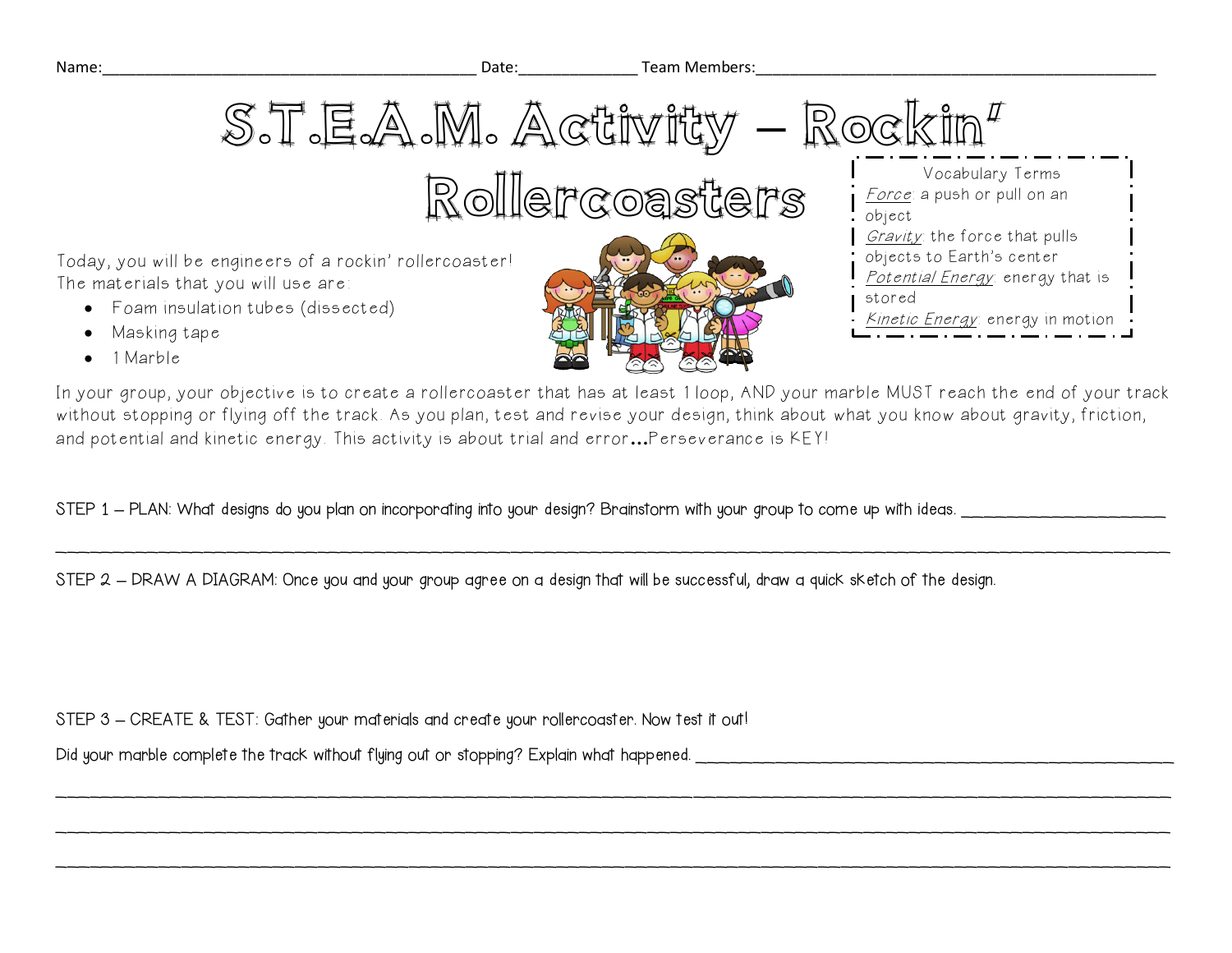STEP 4 **–** REVISE & IMPROVE: If your group's marble flew off the track or didn't make it to the end, make changes to your design. Be sure to write down what changes you made below. Make sure you ONLY change ONE thing at a time, and KEEP TRYING! If you need more space, ask for an extra sheet of paper.

| 1.                                                                                                                                                                                                                                         | Did it work? Circle one. YES |  | <b>NO</b> |
|--------------------------------------------------------------------------------------------------------------------------------------------------------------------------------------------------------------------------------------------|------------------------------|--|-----------|
| 2.                                                                                                                                                                                                                                         |                              |  | <b>NO</b> |
| 3.<br>Did it work? Circle one. YES                                                                                                                                                                                                         |                              |  | <b>NO</b> |
| 4.                                                                                                                                                                                                                                         |                              |  | <b>NO</b> |
| STEP 5 - EVALUATE RESULTS: At this point, you should have found a way to get your marble to the end of the track, so CONGRATULATIONS!                                                                                                      |                              |  |           |
|                                                                                                                                                                                                                                            |                              |  |           |
|                                                                                                                                                                                                                                            |                              |  |           |
| $\overbrace{D_{\mathbf{u}}}^{\Delta}$ Use the next page to draw the final design that worked for your group.<br>M. Using measuring tape, measure the length of foam tubing you used to create your rollercoaster in centimeters. _________ |                              |  |           |